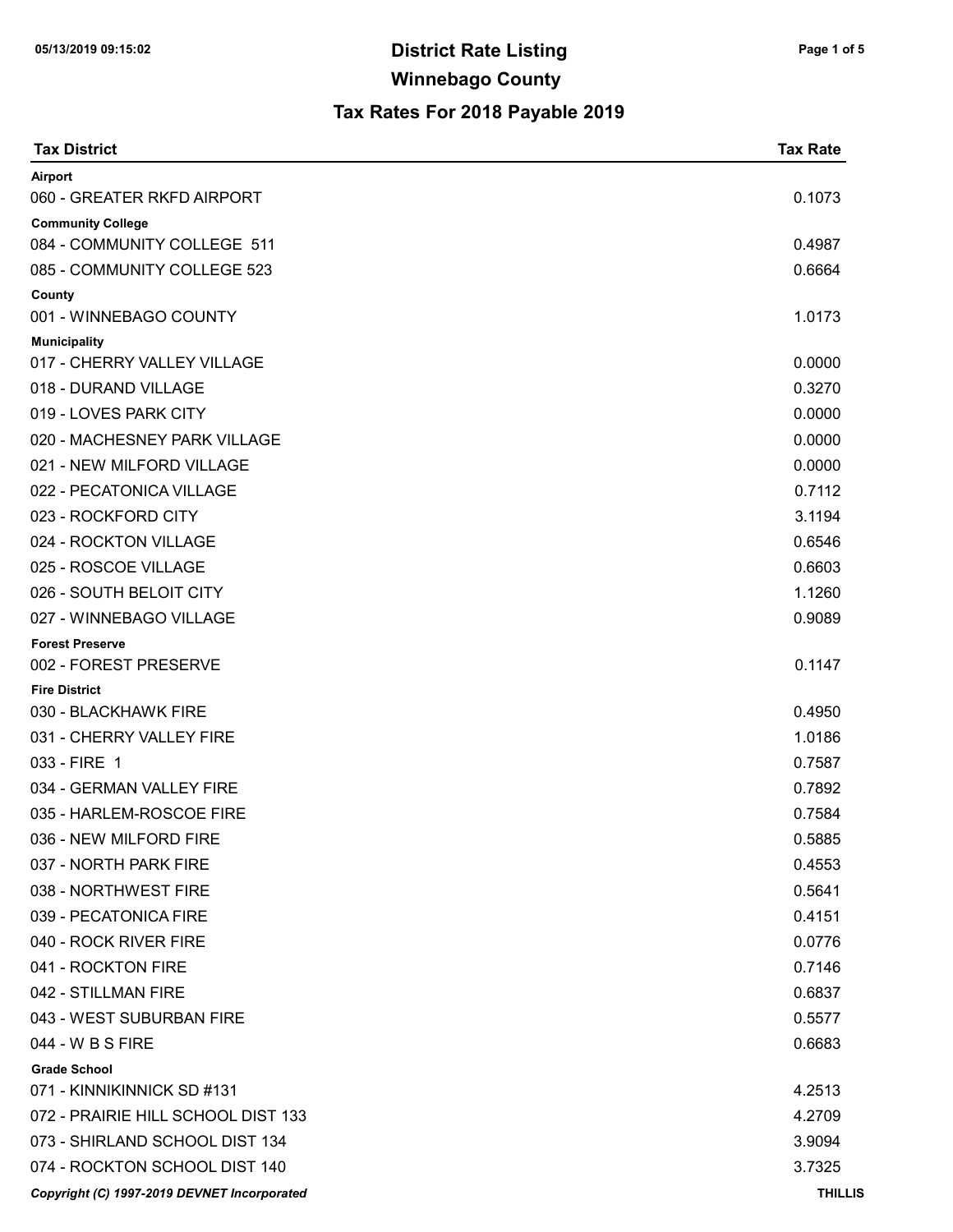| <b>Tax District</b>                                         | <b>Tax Rate</b> |
|-------------------------------------------------------------|-----------------|
| <b>High School</b>                                          |                 |
| 077 - HONONEGAH HIGH SD #207                                | 2.7327          |
| <b>Library District</b>                                     |                 |
| 054 - CHERRY VALLEY LIBRARY                                 | 0.3908          |
| 055 - NORTH SUBURBAN LIBRARY                                | 0.2996          |
| 056 - PECATONICA LIBRARY                                    | 0.1940          |
| 057 - TALCOTT FREE LIBRARY                                  | 0.2113          |
| 058 - WINNEBAGO LIBRARY                                     | 0.2115          |
| 059 - ROCKFORD CITY LIBRARY                                 | 0.4890          |
| <b>Libraries</b>                                            |                 |
| 061 - SOUTH BELOIT CITY LIBRARY                             | 0.2071          |
| <b>Multi-Township Dist</b><br>101 - BU/HA/SH MULTI TOWNSHIP | 0.0424          |
| 102 - DU/LA MULTI TOWNSHIP                                  | 0.0407          |
| 124 - PE/SE MULTI TOWNSHIP                                  | 0.0542          |
| <b>Park District</b>                                        |                 |
| 046 - ROCKFORD PARK DISTRICT                                | 1.0963          |
| 047 - SUMNER PARK                                           | 0.1450          |
| 048 - WINNEBAGO PARK DISTRICT                               | 0.1298          |
| 049 - SEWARD PARK DISTRICT                                  | 0.1530          |
| <b>Road District</b>                                        |                 |
| 110 - BURRITT TWSP ROAD                                     | 0.1990          |
| 111 - CHERRY VALLEY TWSP ROAD                               | 0.2721          |
| 112 - DURAND TWSP ROAD                                      | 0.2870          |
| 113 - HARLEM TWSP ROAD                                      | 0.0475          |
| 114 - HARRISON TWSP ROAD                                    | 0.2067          |
| 115 - LAONA TWSP ROAD                                       | 0.2029          |
| 116 - OWEN TWSP ROAD                                        | 0.2015          |
| 117 - PECATONICA TWSP ROAD                                  | 0.1880          |
| 118 - ROCKFORD TWSP ROAD                                    | 0.1416          |
| 119 - ROCKTON TWSP ROAD                                     | 0.1548          |
| 120 - ROSCOE TWSP ROAD                                      | 0.1752          |
| 121 - SEWARD TWSP ROAD                                      | 0.4370          |
| 122 - SHIRLAND TWSP ROAD                                    | 0.1160          |
| 123 - WINNEBAGO TWSP ROAD                                   | 0.1957          |
| <b>Sanitary Districts</b>                                   |                 |
| 050 - DURAND SANITARY                                       | 0.0433          |
| 051 - ROCK RIVER WATER REC                                  | 0.1964          |
| 053 - SEWARD SANITARY                                       | 0.0903          |
| <b>Special Districts</b>                                    |                 |
| 062 - RKFD - WINN DRAINAGE                                  | 0.0421          |
| Copyright (C) 1997-2019 DEVNET Incorporated                 | <b>THILLIS</b>  |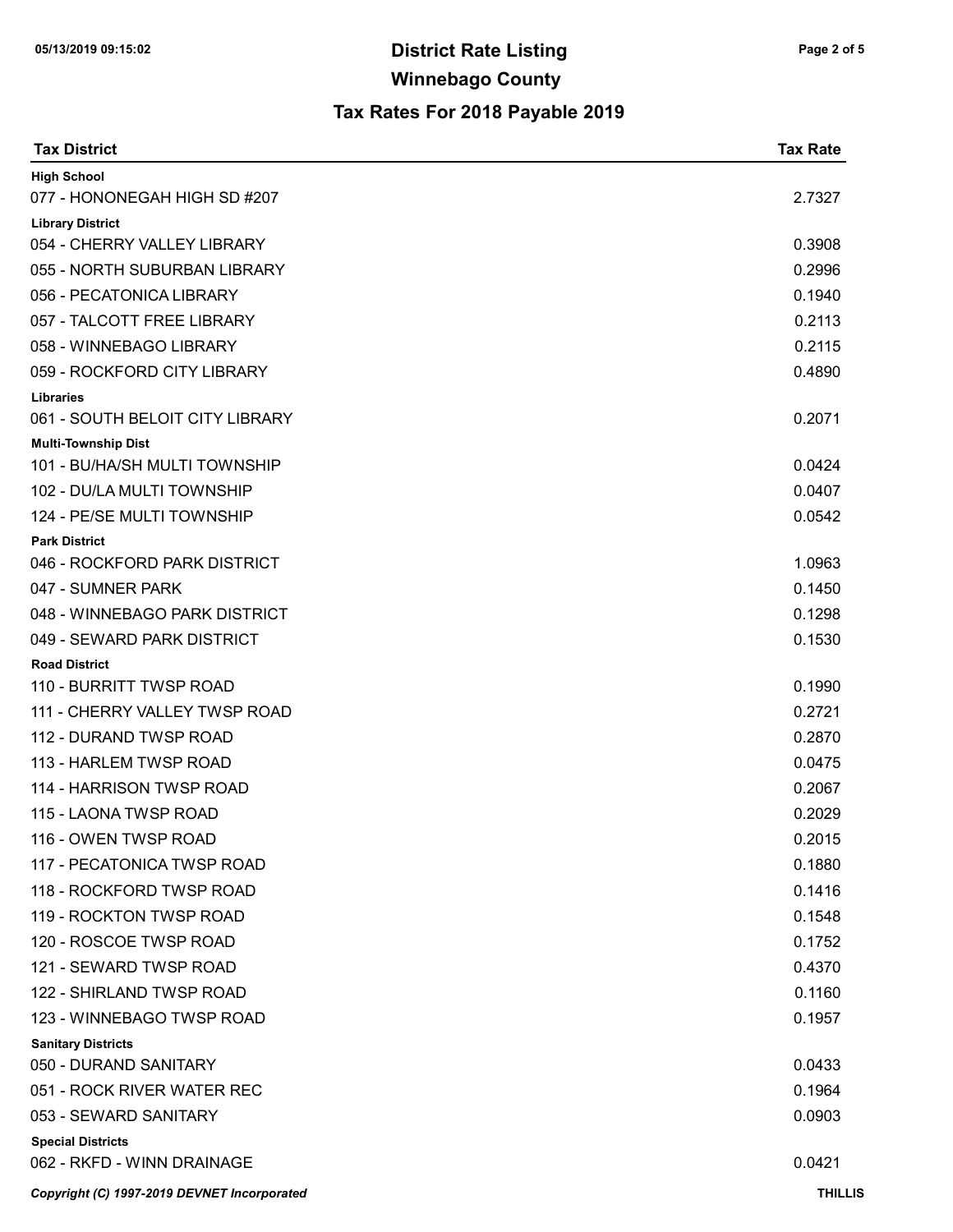| <b>Tax District</b>                         | <b>Tax Rate</b> |
|---------------------------------------------|-----------------|
| <b>Special Districts</b>                    |                 |
| 109 - COUNTRY OAKS SSA                      | 0.0000          |
| 136 - HARVEST HILLS SSA                     | 0.0000          |
| 155 - PERRYVILLE ROAD SSA                   | 0.0000          |
| 156 - OLDE RIVER RIDGE PLAT 6 SSA           | 0.0000          |
| 158 - I-39 BAXTER ROAD SSA                  | 0.0000          |
| 160 - SOUTH BELOIT SSA 1                    | 0.0000          |
| 161 - SOUTH BELOIT SSA 2                    | 0.0000          |
| 162 - SOUTH BELOIT SSA 3                    | 0.0000          |
| 163 - SOUTH BELOIT SSA 4                    | 0.0000          |
| 169 - SOUTH BELOIT SSA 5                    | 0.0000          |
| 170 - SOUTH BELOIT SSA 6                    | 0.0000          |
| 171 - SOUTH BELOIT SSA 7                    | 0.0000          |
| 172 - SOUTH BELOIT SSA 8                    | 0.0000          |
| 173 - SOUTH BELOIT SSA 9                    | 0.0000          |
| 174 - SOUTH BELOIT SSA 10                   | 0.0000          |
| 175 - SPRING CREEK LAKES MAINT SSA 3        | 0.0000          |
| <b>Street Light Dist</b>                    |                 |
| 064 - LINCOLN-ACRES STREET LIGHT            | 0.0000          |
| 065 - WASHINGTON PARK STREET LIGHT          | 0.8497          |
| <b>TIF Districts</b>                        |                 |
| 052 - PRESTON & CENTRAL TIF                 | 0.0000          |
| 063 - WESTSIDE TIF #2                       | 0.0000          |
| 066 - EAST STATE & ALPINE TIF               | 0.0000          |
| 067 - WEST STATE & CENTRAL TIF              | 0.0000          |
| 068 - WEST STATE & KILBURN TIF              | 0.0000          |
| 088 - NORTH MAIN & AUBURN TIF               | 0.0000          |
| 089 - JACKSON SCHOOL TIF                    | 0.0000          |
| 093 - NORTH MAIN TIF                        | 0.0000          |
| 094 - GLOBAL TRADE TIF #1                   | 0.0000          |
| 098 - MACHESNEY PARK TIF                    | 0.0000          |
| 104 - SOUTH ROCKFORD TIF                    | 0.0000          |
| 105 - LINCOLNWOOD TIF                       | 0.0000          |
| 106 - DURAND VILLAGE TIF                    | 0.0000          |
| 107 - SPRINGFIELD CORNERS TIF               | 0.0000          |
| 125 - WAGON WHEEL TIF                       | 0.0000          |
| 126 - RIVER OAKS TIF                        | 0.0000          |
| 127 - GARRISON SCHOOL TIF                   | 0.0000          |
| 128 - KISHWAUKEE & HARRISON TIF             | 0.0000          |
| 129 - LINCOLNWOOD TIF #2                    | 0.0000          |
| Copyright (C) 1997-2019 DEVNET Incorporated | <b>THILLIS</b>  |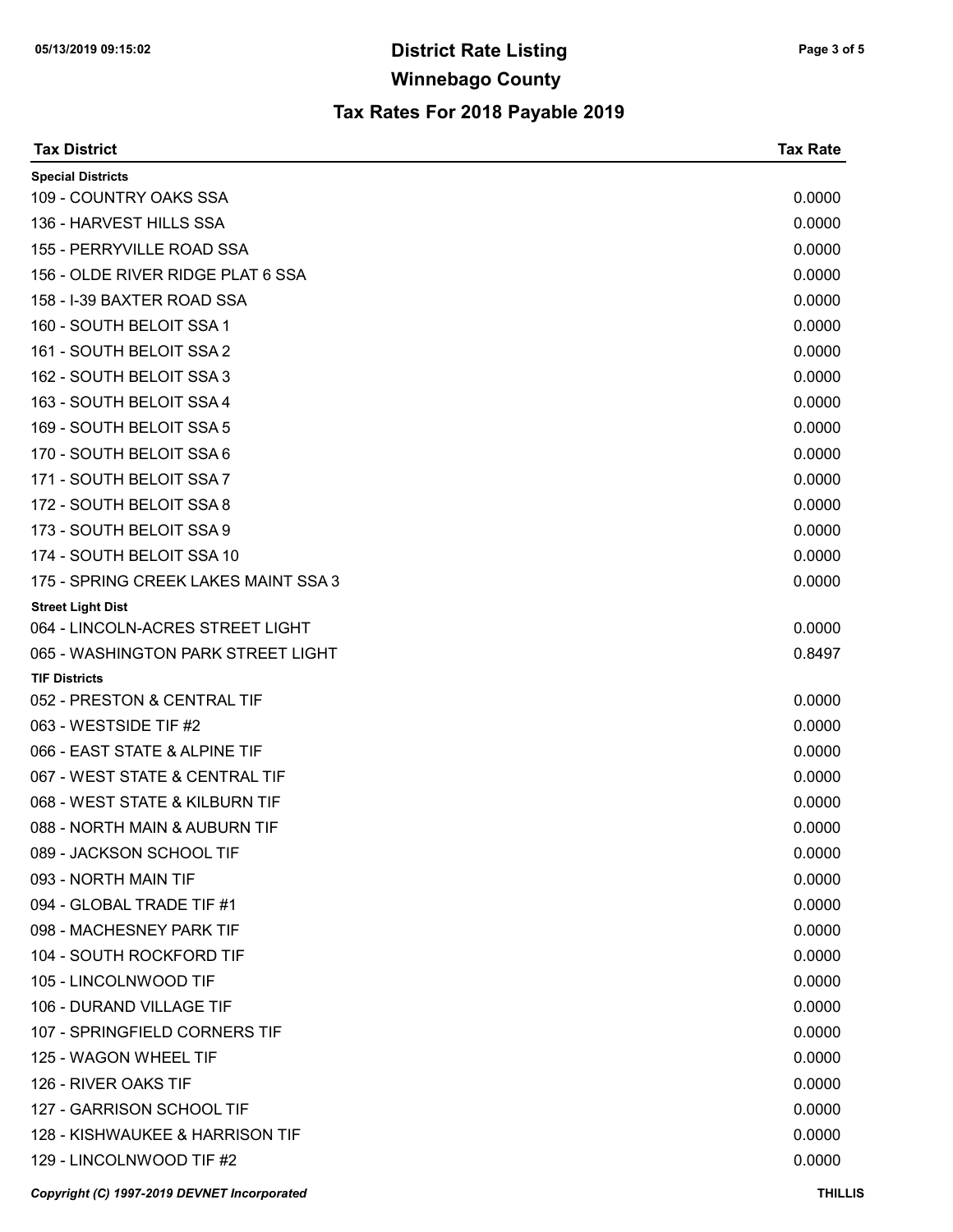| <b>Tax District</b>                         | <b>Tax Rate</b> |
|---------------------------------------------|-----------------|
| <b>TIF Districts</b>                        |                 |
| 130 - HOPE VI TIF                           | 0.0000          |
| 132 - NORTH 2ND TIF LOVES PARK              | 0.0000          |
| 133 - GLOBAL TRADE TIF #2                   | 0.0000          |
| 134 - ASSISTED LIVING/ RIVER HOUSING TIF    | 0.0000          |
| 135 - NORTH 2ND TIF MACHESNEY PARK          | 0.0000          |
| 137 - MAIN & WHITMAN TIF                    | 0.0000          |
| 138 - MIDTOWN TIF                           | 0.0000          |
| 139 - KISHWAUKEE & HARRISON TIF #2          | 0.0000          |
| 140 - FORMER BELOIT CORP TIF                | 0.0000          |
| 141 - GLOBAL TRADE TIF #3                   | 0.0000          |
| 142 - RIVER DISTRICT NORTH TIF              | 0.0000          |
| 143 - BROADWAY TIF                          | 0.0000          |
| 144 - EAST RIVER TIF                        | 0.0000          |
| 145 - SUMNER ROAD / GROVE ST TIF            | 0.0000          |
| 146 - LOVES PARK CORP CENTER TIF            | 0.0000          |
| 147 - WESTSTONE TIF                         | 0.0000          |
| 148 - NORTH WILLOW CREEK TIF                | 0.0000          |
| 149 - SOUTH WILLOW CREEK TIF                | 0.0000          |
| 150 - GLOBAL TRADEPARK SOUTH TIF            | 0.0000          |
| 151 - I-39 / BAXTER ROAD TIF                | 0.0000          |
| 152 - ZENITH CUTTER TIF                     | 0.0000          |
| 153 - SPRING CREEK LAKES TIF                | 0.0000          |
| 154 - FORMER WARNER ELECTRIC TIF            | 0.0000          |
| 157 - JEFFERSON / NORTH 3RD ST TIF          | 0.0000          |
| 159 - MULFORD & EAST STATE STREET TIF       | 0.0000          |
| 164 - AUBURN STREET TIF                     | 0.0000          |
| 165 - FOREST HILLS ROAD TIF                 | 0.0000          |
| 166 - GARDNER / BLACKHAWK TIF               | 0.0000          |
| 167 - VILLAGE OF ROCKTON DOWNTOWN TIF       | 0.0000          |
| <b>168 - AMEROCK HOTEL TIF</b>              | 0.0000          |
| Township                                    |                 |
| 003 - BURRITT TOWNSHIP                      | 0.1743          |
| 004 - CHERRY VALLEY TOWNSHIP                | 0.1392          |
| 005 - DURAND TOWNSHIP                       | 0.1796          |
| 006 - HARLEM TOWNSHIP                       | 0.1110          |
| 007 - HARRISON TOWNSHIP                     | 0.1242          |
| 008 - LAONA TOWNSHIP                        | 0.1218          |
| 009 - OWEN TOWNSHIP                         | 0.1433          |
| 010 - PECATONICA TOWNSHIP                   | 0.1835          |
| Copyright (C) 1997-2019 DEVNET Incorporated | <b>THILLIS</b>  |